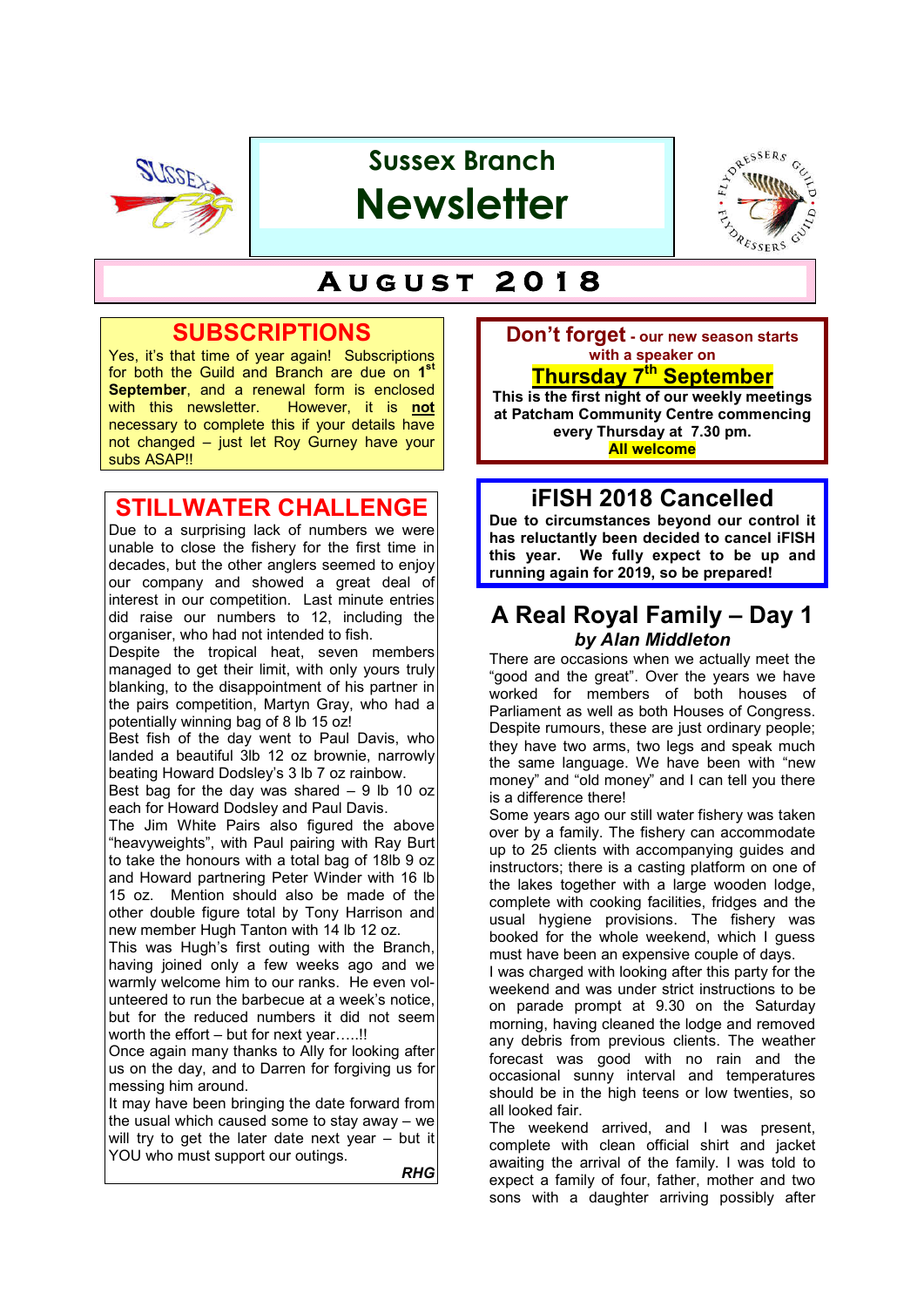lunch. 9.30 came and went. At about 10.45 a large MPV drew up in the car park and out descended the expected group. The chauffeur remained in the car.

I had assembled all the fishing tackle that they would need as I had been warned that they would not have brought any of their own. The head of the family apologised for the delay in arriving but the traffic from London had made the journey longer than they had anticipated. Tea and coffee were ready for them in the lodge and we all proceeded to the fishery. The two sons were both teenagers and very keen to get started. Both the father and elder son were quite accomplished anglers and could cast a good straight line, whilst the younger son did require some assistance in order to get his fly on the water. Mother was not so keen to rush into the fishing and decided to sit on the balcony of the lodge and just "chill out".

The fishery had been stocked a few days prior to the weekend and as it is not a typical commercial fishery it had not been fished for several days. The water was clear, so the fish could easily be spotted. This added to the excitement and anticipation of the boys who threw themselves into the casting, and on more than one occasion almost threw themselves into the lake. As there were plenty of fish we had a couple of good rainbow trout on the bank by lunch time.

Father approached me on the lake side and said that we would break for lunch at 1.00 and they would like to eat the trout they had caught. This was not a problem as we had a BBQ and all the equipment on site; I was also requested to lay the table for them. They had brought some wine to accompany the fish together with a large bag of "nibbles" but had nothing else. Word was then sent out to the chauffeur in the car park that extra provisions were required and he was sent on his way to the local supermarket to acquire the necessary salads and soft drinks.

Lunch was taken and warmly appreciated. I had lunch in the MPV with the chauffeur, who filled me in on the family and its history. This family was one of the oldest in England and the father, Jeremy, could trace his ancestors back to Elizabeth I. He was a member of the House of Lords, although this was soon to be terminated as the hereditary peers were being phased out. The family lived in London but their "seat" was in Yorkshire, where they owned a large estate. The chauffer, whilst based in London, was frequently dispatched to the north for shooting weekends. Like most of the household the family had employed him since he was a boy.

After lunch the family resumed fishing with mother now taking part. Once the BBQ had been cleaned and the crockery and cutlery washed and tidied away I rejoined them by the lake. The afternoon went well, with everyone catching fish on a regular basis, so I was kept

busy unhooking and dispatching fish, untangling leaders and generally pointing them in the right direction,

About 3.00 the daughter arrived. She attended a local private school and had been to extra lessons on the Saturday morning. She did not wish to fish but just to lie on the grass in front of lodge as the sun was now quite warm. Shortly after 3.00 we stopped for tea and cakes, a rich fruit cake which mother had made herself.

During the refreshment break I suggested that as we had had a late start to the day's fishing that we could fish on beyond the usual finishing time of 6.00. I was not going home as we were together for the weekend. My caravan was in the car park, so I had no travelling to do and all I needed to do was to wander to the local chip shop for my evening meal. A pint on the way home and Saturday evening was complete.

By about 5.00 there was something of a family conference the result of which it was decided that it was indeed time to go. They had had a great day's fishing in a wonderful setting and an invigorating soak in the bath before dinner would round off the day perfectly. Their hotel was about 30 minutes' drive from the fishery and they had booked dinner, it being the weekend at a popular venue.

As they were loading up the car I suggested that, as they had only fished for part of the day, why did they not start a little earlier the following day? I was staying on site, so it did not bother me. They thanked me for the offer and thought it was a good idea as they were going back to London the following evening. A picnic lunch had been ordered for the Sunday from the hotel, so the BBQ would not be required again.

So, at 5.50 prompt, they swept out of the car park and on their way to their hotel, delighted after a day in the countryside. All we had to do now was pray for some decent weather the next day and I could consider the weekend a success.

 *(to be continued) AM*

### **AUTUMN AUCTION Thursday 18<sup>th</sup> October**

Doesn't time fly! We are already nearly full of lots for the next Auction, which will be at our Patcham HQ as usual on Thursday evening 18<sup>th</sup> October, and the catalogue is already under way with some tasty lots from donated material.

If you haven't already sent your entries in, please don't be offended if they are declined for this auction as there is not a lot of space left!

If you have entries, these should be sent to Roy Gurney but if they are unable to be included this time then we should be able to include them in next Spring's auction.

You can download an entry form from the website www.sussexflydressers.org.uk or get one by ringing Roy on 01273 581519 or e-mail fdgsussex@gmail.com .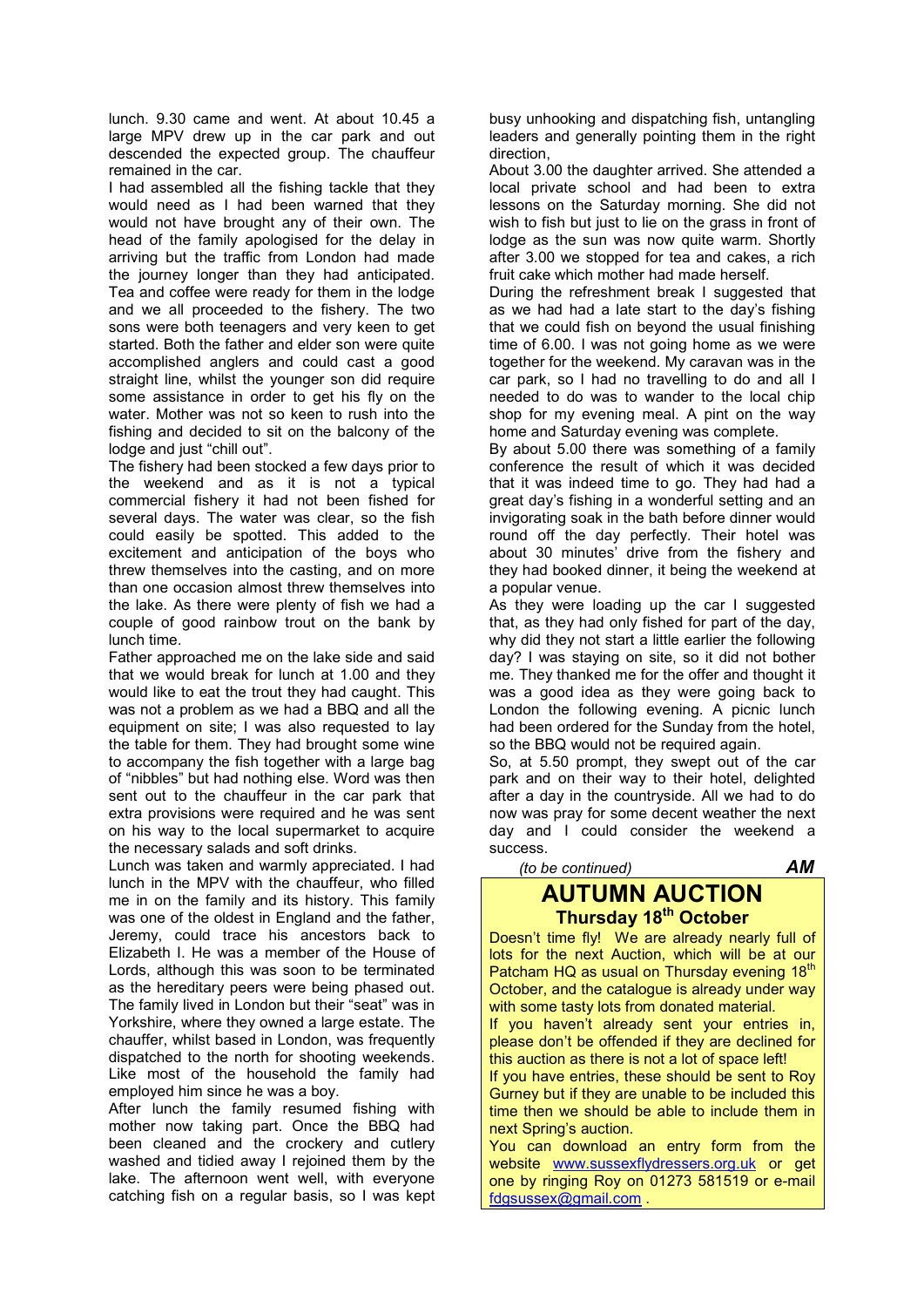#### *Chairman's Chat*

Good news - I don't have a lot to say this month. What with struggling at Carp on the Fly and the hot weather, things could have been better. On the bright side, the weather ensured that we would not be interrupted by rain at the Children's Day at Ardingly. Thanks to the sterling work of Barry Markham, Dave Walker, Brian Hendry and Phil Ellis, it all went well, with many of the 2,500 children enjoying our presentation.



**Dave Walker giving them the spiel** We got the children (and teachers) tying knots in pheasant tail feather fibres to represent the joints in the legs of Daddy Long Legs (Crane) flies - frustration all round !

Anyway the day was a great success; the children enjoyed it as did our team. We even had time to criticise our colleagues on the S & T display, right in front of us.

Why not have a go yourselves next year; the kids are an enjoyable audience with lots of interesting questions ?

*Tony W*

*And here is another take on the report in the Chairman's Chat from Phillip Ellis:*

## **Connect with The Countryside**

Every year the South of England Agricultural Society organises an invitation for a group of pupils aged 10 from each school in the region to come to the showground for a day in July to be introduced to the countryside. This is a very well organised event for two and a half thousand children! They are led around the showground in groups for each school and not just left to run anywhere. We get no opportunity to look at all the demonstrations shown to the children, but we can see Birds of Prey, Hedge Laying, Horse Riding and Gun Dogs. Perhaps the most enjoyable event for them is the "Sheep Show" which is pure entertainment!

The SEAS are a charity and arrange a number of events each year.

Our branch supports this event each year and we have a small stand, talking to the schools explaining how our flies catch fish and imitate the natural insect.



This year, branch members demonstrating were Brian Hendry, Dave Walker, Phillip Ellis with our chairman Tony Woolnough keeping an eye on the children. Brian does a brilliant job explaining in a few minutes what we are and we explain the insect we are imitating, Daddy Long Legs being the favourite. We do get a few amusing questions - "Is it real?"- and many children want to stroke our capes.



Next to our stand is the Sussex branch of the Salmon & Trout Conservation UK who explain fly fishing and some of the basic elements of casting in about 10 minutes for each group, letting a few have a go.



A busy day but very rewarding which ended with a light meal for all the volunteers in the Norfolk Pavilion. *PE*